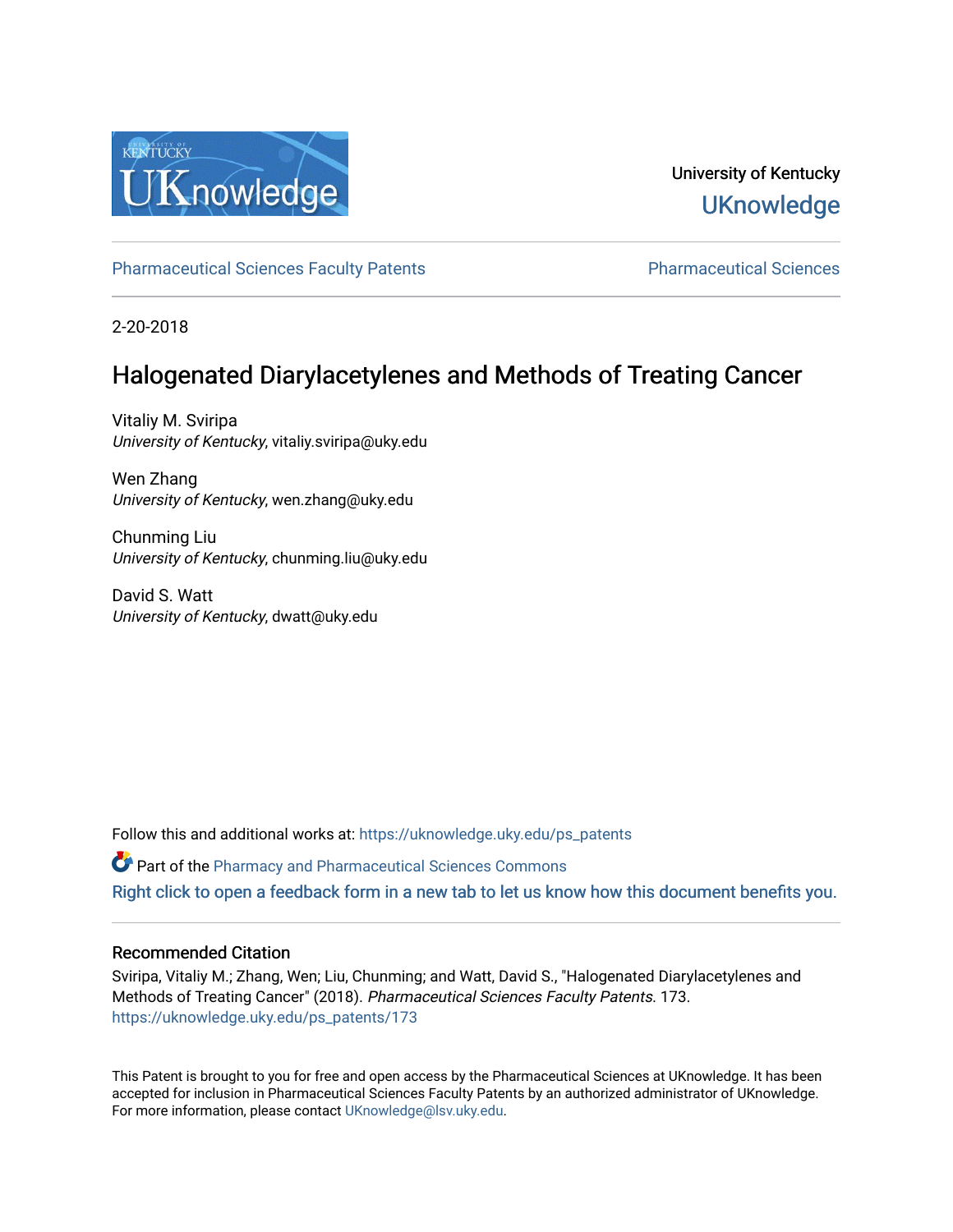

US009895324B2

## c12) **United States Patent**

## **Sviripa et al.**

### (54) **HALOGENATED DIARYLACETYLENES AND METHODS OF TREATING CANCER**

- (71) Applicant: **UNIVERSITY OF KENTUCKY RESEARCH FOUNDATION,**  Lexington, KY (US)
- (72) Inventors: **Vitaliy M. Sviripa,** Lexington, KY (US); **Wen Zhang,** Lexington, KY (US); **Chunming Liu,** Lexington, KY (US); **David Watt,** Lexington, KY (US)
- (73) Assignee: **University of Kentucky Research Foundation,** Lexington, KY (US)
- ( \*) Notice: Subject to any disclaimer, the term of this patent is extended or adjusted under 35 U.S.C. 154(b) by O days.
- (21) Appl. No.: **14/668,865**
- (22) Filed: **Mar. 25, 2015**

### (65) **Prior Publication Data**

US 2015/0272908 Al Oct. 1, 2015

### **Related U.S. Application Data**

- (60) Provisional application No. 61/970,657, filed on Mar. 26, 2014.
- (51) **Int. Cl.**  *A61K 31/136*
- (52) **U.S. Cl.**  CPC .................................. *A61K 31/136* (2013.01)

(2006.01)

(58) **Field of Classification Search**  CPC .................................................... A61K 31/136 See application file for complete search history.

### (56) **References Cited**

### U.S. PATENT DOCUMENTS

6,951,889 B2 \* 10/2005 Hansen et al. 514/564 **8,664,276 B2** 3/2014 Watt et al.<br>**8.716.355 B2** 5/2014 Tsai 8,716,355 B2

### FOREIGN PATENT DOCUMENTS

| JP | $8 - 184867$  |  | $*$ 7/1996 |  |
|----|---------------|--|------------|--|
| WO | 2001029011 A2 |  | 4/2001     |  |

# (IO) **Patent No.: US 9,895,324 B2**

## (45) **Date of Patent: Feb.20,2018**

| WO | 2008073350 A2 | 6/2008     |
|----|---------------|------------|
| WO | 2009038759 A2 | 3/2009     |
| WO | 2010092043 A1 | 8/2010     |
| WO | 2012149048 A1 | $11/2$ 012 |
| WO | 2012149049 A1 | $11/2$ 012 |

### OTHER PUBLICATIONS

Yu et al 'Synthesis or 2-arylindole derivatives and evaluation as nitric oxide syntase and NFKB inhibitors' Organic and Biomolecular Chemistry, vol. 10, p. 8835-8847, 2012.\* English machine translation of JP 08-184867. \*

Peckham et al 'Oxford Textbook of Oncology' Oxford University Press, vol. 1, p. 451, 1995.\*

Hadfield, J.A. et al., "Preparation and Evaluation of Diarylalkynes as Antitumour Agents", Synthetic Communications: An International Journal for Rapid Communication of Synthetic Organic Chemistry. vol. 28:8. pp. 1421-1431. 1998.

Oldham, J.W. et al., "Genetic Toxicity of a Pharmacologically Active Group of ortho-(Arylalkynyl) phenoxypropanolamines." Fundamental and Applied Toxicology. vol. 14. pp. 376-385. 1990. Sviripa, V.M. et al., "Halogenated Diarylacetylenes Repress c-myc Expression in Cancer Cells." Bioorganic Medicinal Chemistry Letters. vol. 24. pp. 3638-3640. 2014.

Zhang, W. et al. "Fluorinated N,N-Dialkylaminostilbenes for Wnt Pathway Inhibition and Colon Cancer Repression." Journal of Medicinal Chemistry. vol. 54. pp. 1288-1297. 2011.

Zhang, W. et al., "Fluorinated N,N-Dialkylaminostilbenes Repress Colon Cancer by Targeting Methionine S-Adenosyltransferase 2A." ACS Chemical Biology. vol. 8. pp. 796-803. 2013.

\* cited by examiner

*Primary Examiner* - Craig D Ricci

*Assistant Examiner* - Christopher R Stone (74) Attorney, Agent, or Firm - McDermott Will & Emery LLP

### (57) **ABSTRACT**

Halogenated diarylacetylenes, e.g., diarylacetylenes having at least one halo substituent in one aryl ring and an amine in the opposing aryl ring, can inhibit the proliferation of LS174T colon cancer cells through the inhibition of c-myc and induction of the cyclin-dependent kinase inhibitor-I (i.e., p21(Wifl/Cipl)). Such compounds are useful as antineoplastic agents.

### **12 Claims, 2 Drawing Sheets**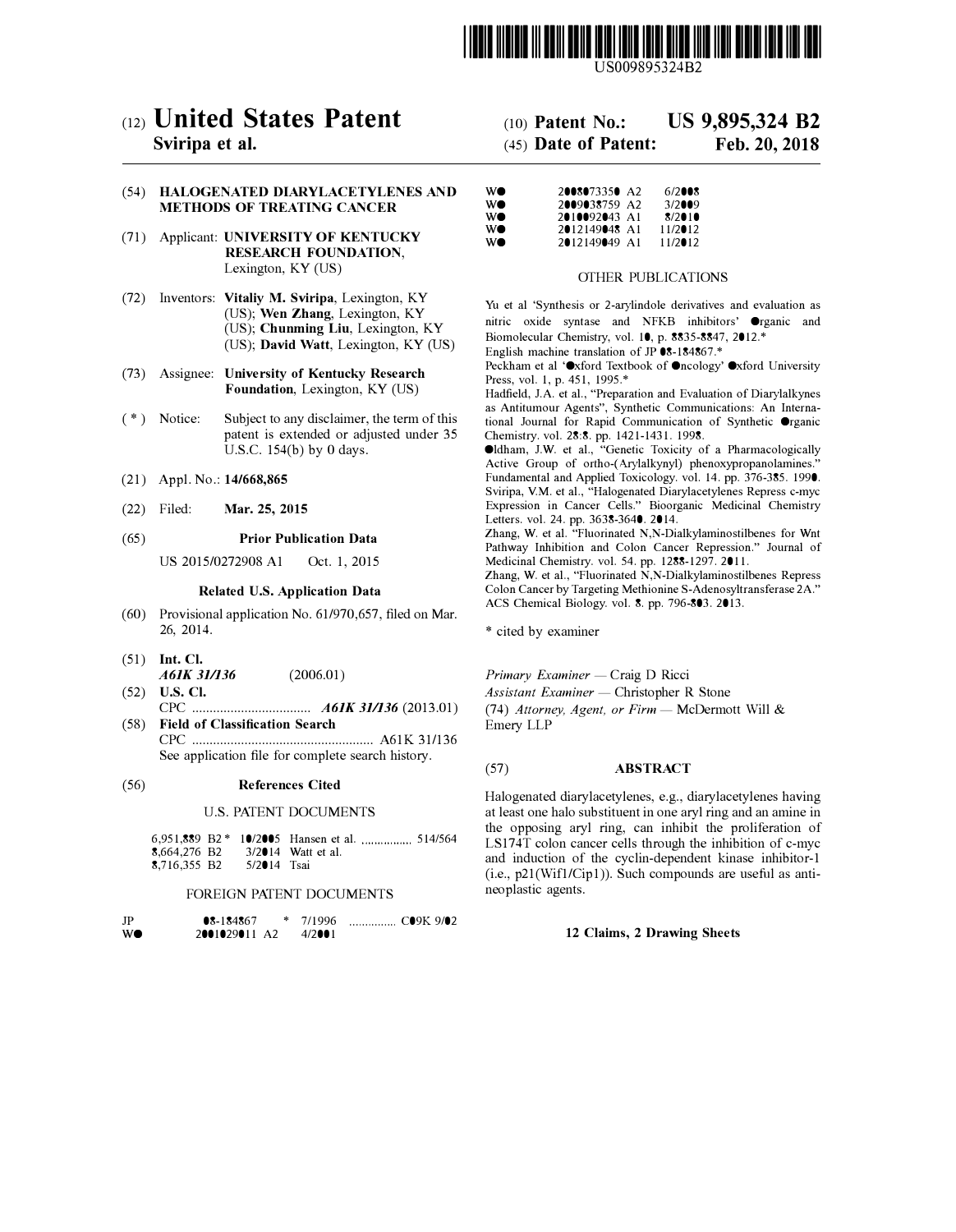

 $FIG. 1$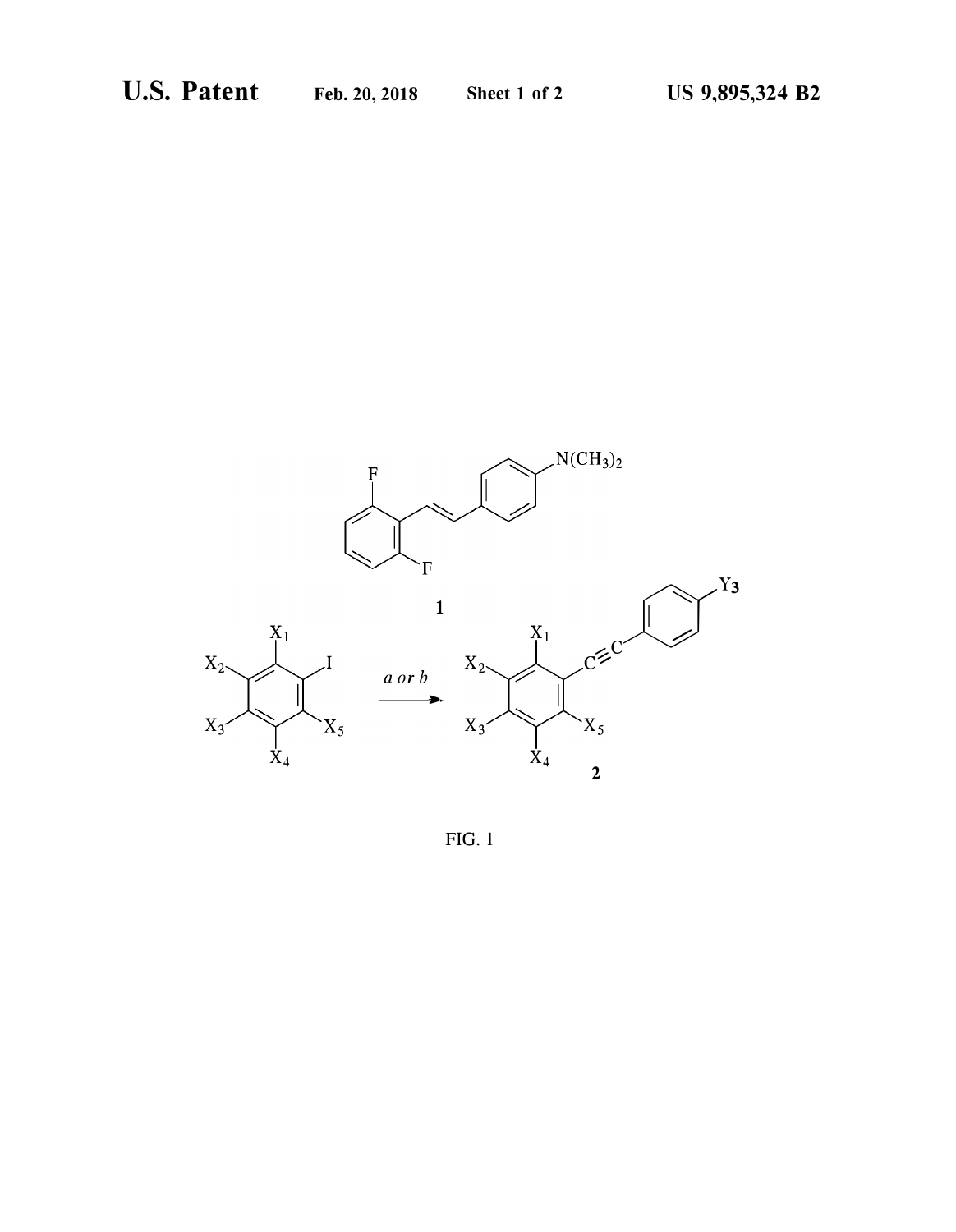

 $FIG. 2$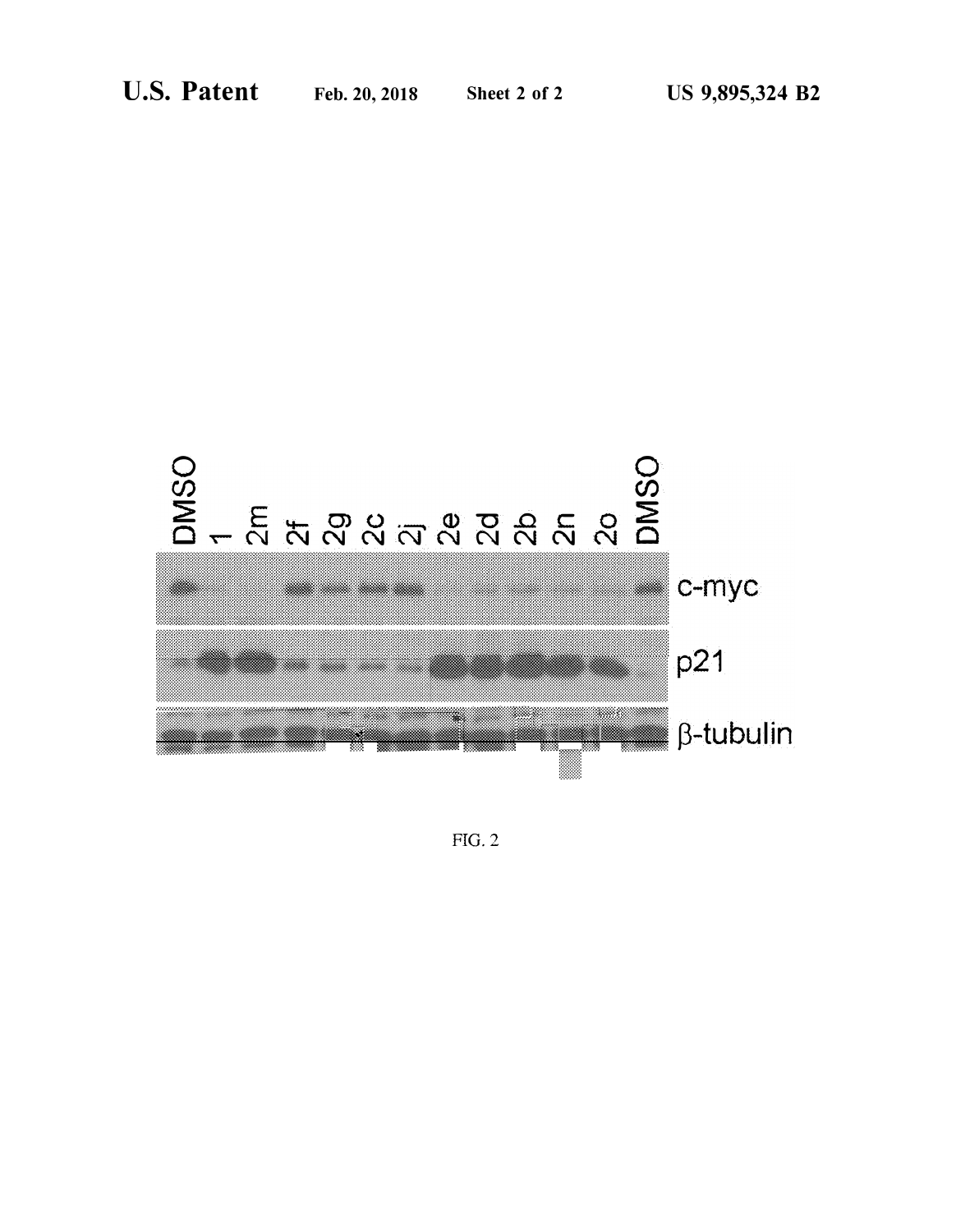### **HALOGENATED DIARYLACETYLENES AND METHODS OF TREATING CANCER**

### CROSS-REFERENCE TO RELATED APPLICATION

This application claims the benefit of U.S. Provisional Application No. 61/970,657 filed Mar. 26, 2014 the entire disclosure of which is hereby incorporated by reference <sup>10</sup> herein.

### STATEMENT REGARDING FEDERALLY SPONSORED RESEARCH

This invention was made with govermnent support under R21 CA139359 and R01 CA172379. The Government has certain rights in the invention.

### TECHNICAL FIELD

The present disclosure relates to halogenated diarylacetylenes for use as antineoplastic agents.

### BACKGROUND

A family of fluorinated N,N-dialkylaminostilbene analogs <sup>30</sup> (FIDAS agents) that inhibit the expression of Wnt target genes, such as c-myc, and repress colon cancer cell growth in vitro and in vivo was recently described. See, e.g., *J Med Chem* 2011: 54:1288-1297; *ACS Chem Biol* 2013: 8(4):796- 803; U.S. Pat. No. 8,664,276.

In addition, certain diarylacetylenes are known for certain medicinal uses. See, e.g., W02012149049; W02012149048; W02010092043; W02009038759; W02008073350; and W02001029011. Further, U.S. Pat. No. 8,716,355 to Tsai discloses hydroxylated tolans and related compounds in the treatment of cancer and Hadfield et al disclose preparation and evaluation of diarylalkynes as cal compositions thereof is administered to a patient sufferantitumor agents. Hadfield et al, *Synthetic Communications*  1998: 28(8):1421-1431. However, there is an ongoing need 45 for additional compounds that can be used to treat cancer and other ailments.

Advantages of the present disclosure include halogenated diarylacetylenes and compositions having antineoplastic activity and methods of inhibiting cancer cell growth and/or treating cancer in a patient by administering one or more of the halogenated diarylacetylenes or pharmaceutical compositions thereof.

One aspect of the present disclosure is directed to halogenated diarylacetylenes that are useful for killing hyperproliferating cells such as cancer cells for the treatment of 60 elements having the same reference numeral designations human malignant and benign cancers, including without limitation, colorectal cancer (CRC), breast cancer, lung cancer, prostate cancer and liver cancer. In this aspect of the disclosure, there are provided certain halogenated diarylacetylenes having anti-neoplastic activity against cancerous 65 cells. The halogenated diarylacetylenes of the present disclosure include compounds according to formula (I):



**2** 

or a pharmaceutically acceptable salt thereof, wherein each of  $X_1$  through  $X_5$  independently represents H, a lower alkyl, or halo, provided that at least one of  $X_1$  through  $X_5$  is a halo; and each of  $Y_1$  through  $Y_5$  independently represents 15 H, a lower alkyl, or  $\text{NR}_1 \text{R}_2$ , provided that at least one of  $\text{Y}_1$ through  $Y_5$  is  $NR_1R_2$ , wherein each of  $R_1$  and  $R_2$  independently represents H, or a lower alkyl. In one aspect, of the present disclosure the compound of formula (I) does not include groups such as ester, hydroxyl, sulfonamide, amide, <sup>20</sup> urethane, and carboxyl groups.

The halogenated diarylacetylenes of formula (I) or pharmaceutically acceptable salts thereof can be included in a pharmaceutical composition with a pharmaceutically acceptable carrier.

Another aspect of the present disclosure is directed to methods of treating cancer, e.g., inhibiting cancer cell growth and/or inhibiting tumor growth in a mammal, such as a human, or treating diseases associated with hyperproliferating cells. In one embodiment of this aspect of the disclosure, an effective amount of one or more halogenated diarylacetylenes, pharmaceutical salts and/or pharmaceutical compositions thereof is administered to a patient in need of treatment of cancer sufficient to treat/inhibit cancer cell 35 growth in the patient.

In an embodiment of this aspect of the disclosure, a therapeutically effective amount of one or more halogenated diarylacetylenes, pharmaceutical salts and/or pharmaceutical compositions thereof is administered to a patient suffering from colorectal cancer. In another embodiment, a therapeutically effective amount of one or more halogenated diarylacetylenes, pharmaceutical salts and/or pharmaceutiing from liver cancer or prostate cancer.

Additional advantages of the present invention will become readily apparent to those skilled in this art from the following detailed description, wherein only the preferred embodiment of the invention is shown and described, simply SUMMARY OF THE DISCLOSURE by way of illustration of the best mode contemplated of 50 carrying out the invention. As will be realized, the invention is capable of other and different embodiments, and its several details are capable of modifications in various obvious respects, all without departing from the invention. Accordingly, the drawings and description are to be regarded 55 as illustrative in nature, and not as restrictive.

### BRIEF DESCRIPTION OF THE DRAWINGS

Reference is made to the attached drawings, wherein represent similar elements throughout and wherein:

FIG. 1 is a schematic illustration of the synthesis of halogenated diarylacetylenes 2. Reagents: a,  $HC = CHC_6H_4Y; 0.5\% \ Pd(PPh_3)_4$ , 1% CuI,  $H_2O$ , 75° C., 1-2 h; b, a, HC $\equiv$ CHC<sub>6</sub>H<sub>4</sub>NH<sub>2</sub>; 0.5% Pd(PPh<sub>3</sub>)<sub>4</sub>, 1% CuI, H<sub>2</sub>O, 75° C., 1-2 h followed by CH<sub>3</sub>I, K<sub>2</sub>CO<sub>3</sub>, acetone, 5 h, 56° C.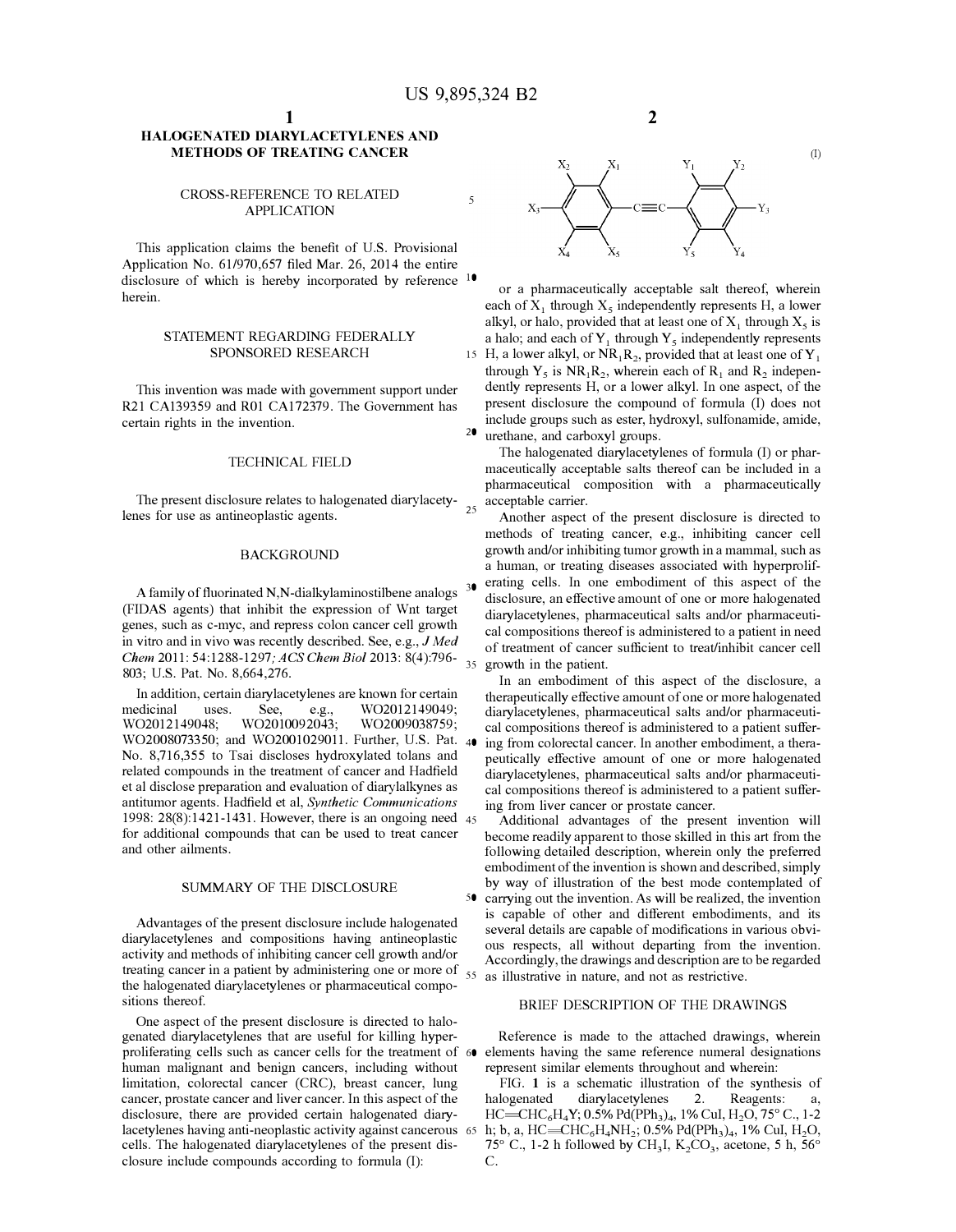FIG. 2 is a blot showing inhibition of c-myc and induction of p21(Wifl/Cipl) by diarylacetylenes 2 in colon cancer cells. LS174T cells were treated with 1 µM of each diarylacetylenes 2 for 36 h. DMSO and 1 were used as control. Cell lysates were analyzed by western blotting with  $\beta$ -tu- <sup>5</sup> bulin as a loading control.

### DETAILED DESCRIPTION OF THE DISCLOSURE

The present disclosure relates to halogenated diarylacetylenes, their salts and their pharmaceutical compositions and methods of inhibiting cancer cell growth and/or treating cancer in a patient by administering one or more of the halogenated diarylacetylenes, a pharmaceutical salt thereof, or a pharmaceutical composition thereof. It was found that halogenated diarylacetylenes having at least one, preferably two, halo substituents in one aryl ring and an amine in the opposing aryl ring, e.g., N-methylamino or N,N-dimethylamino, inhibit the proliferation of LS174T colon cancer cells through the inhibition of c-myc and induction of the cyclindependent kinase inhibitor-I (i.e., p21(Wifl/Cipl)). Such compounds and compositions are useful as antineoplastic agents.

The halogenated diarylacetylenes of the present disclo- <sup>25</sup> sure include at least one amine group, e.g., a primary, secondary or tertiary amine, on the aryl ring. Such compounds are useful as antineoplastic agents and can be represented by the following formula:



or a pharmaceutically acceptable salt thereof. The substituents of  $X_1$  through  $X_5$  each independently represent H, a lower alkyl, or halo, provided that at least one of  $X_1$ through  $X_5$  is a halo. A halo group means an F, Cl, Br, I, or At group. Preferably substituents  $X_1$  through  $X_5$  include at 45 least two halo groups, e.g., an F and/or Cl. Each of  $Y_1$ through  $Y_5$  independently represents H, a lower alkyl, or  $NR_1R_2$ , provided that at least one of  $Y_1$  through  $Y_5$  is  ${\rm NR}_1{\rm R}_2,$  wherein each of  ${\rm R}_1$  and  ${\rm R}_2$  independently represents H, or a lower alkyl. In one aspect, of the present disclosure 50 the compound of formula (I) does not include groups such as ester, hydroxyl, sulfonamide, amide, urethane, and carboxyl groups.

The term "lower alkyl" includes saturated aliphatic groups, including straight-chain alkyl groups, branched- 55 chain alkyl groups, cycloalkyl (alicyclic) groups, alkyl substituted cycloalkyl groups, and cycloalkyl substituted alkyl groups having from one to about ten carbons  $(C_1-C_1)$ , e.g., from one to about six carbon atoms  $(C_1-C_6)$  in its backbone structure. In one aspect of the present disclosure, the lower 60 alkyl groups specifically include methyl, ethyl, propyl, isopropyl, n-butyl, etc.

Embodiments of the halogenated diarylacetylenes of the present disclosure include wherein at least two of  $X_1$  through  $X_5$  is are halo groups, e.g., wherein  $X_1$  through  $X_5$  is either 65 (i) a fluoro and chloro, (ii) both fluoro, (iii) both chloro groups, and wherein both  $R_1$  and  $R_2$  are lower alkyl groups,

e.g., methyl, ethyl, or butyl groups. Preferably  $X_1$  and/or  $X_5$ are halo groups, e.g., the diarylacetylenes have one or two halogen substituents at ortho-positions relative to the acetylenic linkage, and  $X_2$  through  $X_4$  are H or a lower alkyl. In some embodiments, the halogenated diarylacetylenes include compounds, or a pharmaceutically acceptable salt thereof, where  $Y_3$  is  $NR_1R_2$ , and  $Y_1$ ,  $Y_2$ ,  $Y_4$ , and  $Y_5$ independently represent H, a lower alkyl, or  $NR_1R_2$ . In other embodiments,  $Y_3$  is  $NR_1R_2$ , and  $Y_1$ ,  $Y_2$ ,  $Y_4$ , and  $Y_5$  inde-<sup>10</sup> pendently represent H or a lower alkyl, e.g.  $\dot{Y}_1$ ,  $Y_2$ ,  $\dot{Y}_4$ , and  $Y<sub>5</sub>$  represent H. In still further embodiments, at least one of

 $R_1$ , or  $R_2$ , is a lower alkyl.

In another embodiment of the present disclosure, the halogenated diarylacetylenes include compounds according  $15$  to formula (II):



(II)

or a pharmaceutically acceptable salt thereof, wherein  $Y_3$ is  $NR_1R_2$ , and  $R_1$ ,  $R_2$ ,  $X_1$  through  $X_5$  and are as defined for the compounds of formula (I) including the various embodi-30 ments for formula (I). Preferably, at least one of  $R_1$ , or  $R_2$ , is a lower alkyl and at least two of  $X_1$  through  $X_5$  are either (i) a fluoro and chloro, (ii) both fluoro, (iii) both chloro groups. In another embodiment, both  $R_1$ , and  $R_2$ , are lower alkyl, e.g., methyl, and at least two of  $X_1$  through  $X_5$  are 35 either: (i) a fluoro and chloro, (ii) both fluoro, (iii) both chloro groups. In some embodiments,  $X_1$  and/or  $X_5$  are halo groups, e.g., either a fluoro or chloro group.

Pharmaceutical compositions of the present disclosure include one or more of compounds according to formula (I) 40 or a pharmaceutically acceptable salt thereof and a pharmaceutically acceptable carrier. Preferable, pharmaceutical compositions of the present disclosure include one or more of compounds according to formula (II) and a pharmaceutically acceptable carrier.

In one aspect of the present disclosure, the compounds of formula (I) or (II), a pharmaceutically acceptable salt thereof, or a pharmaceutically acceptable composition thereof is used in the treatment of cancer. The method comprises administering to a patient in need of such treatment an effective amount of one or more of the halogenated diarylacetylenes, a pharmaceutical salt thereof, or a pharmaceutical composition thereof. Embodiments of the method include wherein the cancer treated is selected from the group consisting of colorectal cancer, breast cancer, lung cancer, prostate cancer and liver cancer.

In the course of developing new agents for the treatment of cancers, we identified a family of fluorinated N,Ndialkylaminostilbene analogs (FIDAS agents) that inhibit the expression of Wnt target genes, such as c-myc, and repress colon cancer cell growth in vitro and in vivo. Recently, we found that  $(E)$ -4- $(2^{\prime},6^{\prime}$ -difluorostyryl)-N,Ndimethylaniline (1) (FIG. 1) targeted exclusively the catalytic subunit of methionine S-adenosyltransferase-2 (MAT-2). See Zhang et al. *ACS Chem Biol* 2013: 8(4):796-803. MAT-2 serves as a source of S-adenosylmethionine (SAM) in colorectal and liver cancers where MAT-2 is upregulated. See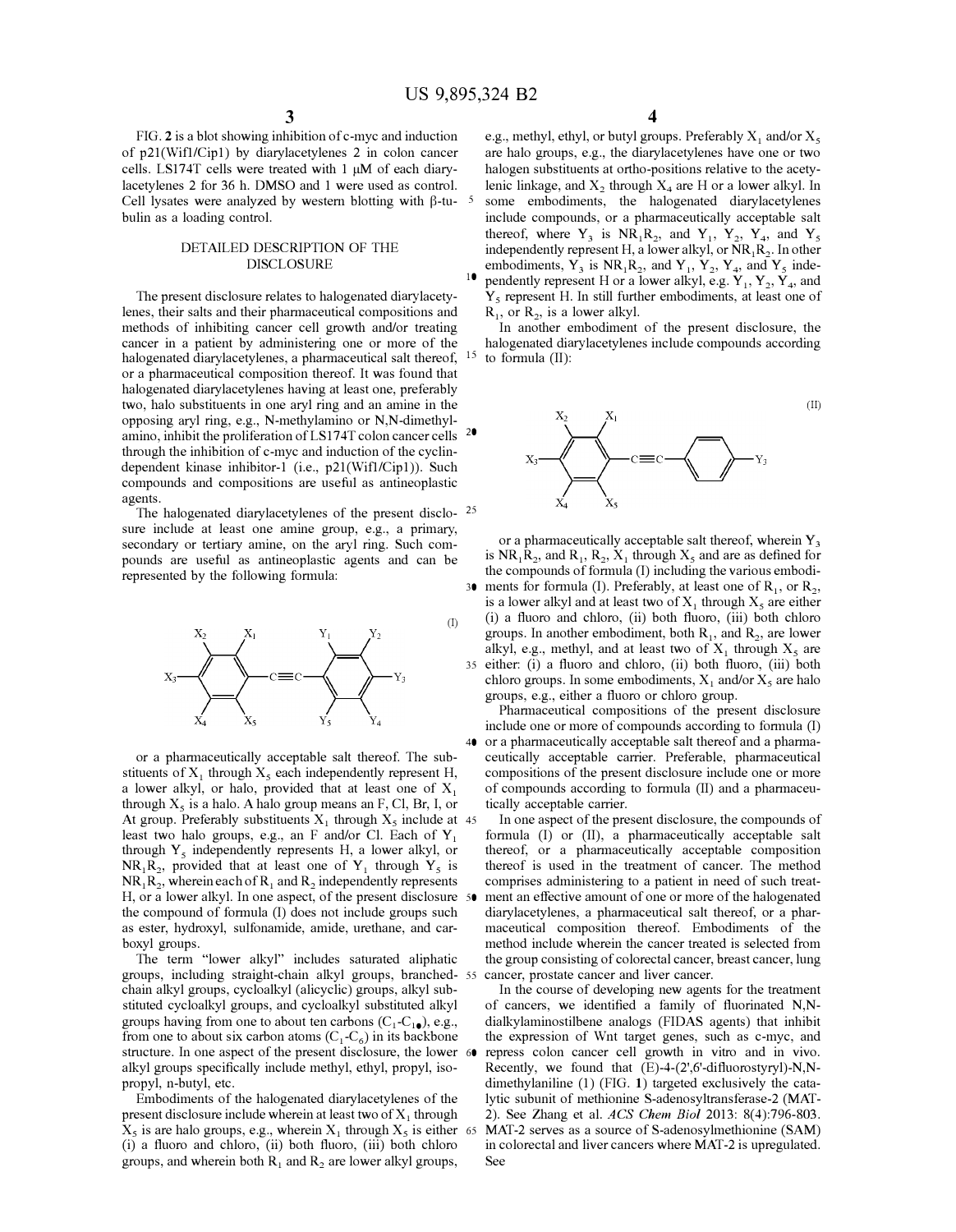Cai et al. *Hepatology* 1996: 24:1090-1097; Chen et al. *Gastroenterology* 2007: 133:207-218; Ito et al. *Surg Today*  2000: 30:706-710; and Liu et al. *J Biol Chem* 2011: 286: 17168-17180.

It is believed that neoplastic tissues make effective use of 5 SAM from this isoform of MAT to manage crucial epigenetic modifications of histone proteins and thereby regulate gene expression. Interference with this process would represent a new approach for developing potential antineoplastic agents. It is believed that the compounds of the present 10 disclosure inhibit c-myc. In addition, the present compounds would avoid the facile E/Z-isomerizations that afflict the stilbenes and complicate pharmacodynamic and pharmacokinetic studies.

The diarylacetylenes 2 (FIG. 1), e.g., compounds of 15 formula (II), are a preferred group of halogenated diarylacetylenes. Prior reports of acetylenic compounds as antineoplastic agents include monoalkylacetylenes from aquatic organisms and diarylacetylenic analogs of combrestatin. See Dembitsky et al. *Nat. Prod. Commun.* 2006: 1:773-812 and Hadfield et al. *Synth. Commun.* 1998: 28:1421-1431. The latter compounds showed cytotoxic activity against a murine leukemia cell line and one showed activity as an inhibitor of tubulin polymerization. The Sonogashira coupling of 4-(N, N-dimethylamino )phenylacetylene with various aryl iodides provided access to the desired diarylacetylenes 2 (Table 1). (Additional information about Sonogashira coupling can be found in Bhattacharya et al. Sengupta, S. *Tetrahedron Lett.* 2004: 47:8733-8736 and Okura et al. *J. Org. Chem.* 1993: 58:4716-4721 ). Prior work from our laboratories established that stilbenes with N-methylamino and N,N-dimethylamino groups in a para-orientation relative to the central double bond as well as 2,6-difluoro, 2-chloro-6-fluoro or 2,6-dichloro halogenation patterns in the other aromatic ring were the most potent analogs in the inhibition of LS174T cell 35 proliferation. See Zhang et al. *J Med Chem* 2011: 54:1288- 1297.

Table 1 below provides  $IC_{5\bullet}$  values for the inhibition of LS174T cell proliferation for certain halogenated diarylacetylenes of the present disclosure and stilbene compound 40 1 as shown in FIG. 1.

TABLE 1

| Compound       |    | $X_1$ $X_2$ |   | $X_3$ $X_4$ |    | $X_5$ $Y_3$       | Inhibition of<br>LS174T Cell<br>Proliferation<br>$IC_{5\bullet}(nM)$ | 45 |
|----------------|----|-------------|---|-------------|----|-------------------|----------------------------------------------------------------------|----|
| $\mathbf{1}$   | F  |             |   |             | F  | $N(CH_3)$         | $59 \pm 7.5$                                                         |    |
| 2a             | F  |             |   |             | F  | NH <sub>2</sub>   | $55 \pm 7.8$                                                         |    |
| 2 <sub>b</sub> | F  |             |   |             | F  | NHCH <sub>3</sub> | $23 \pm 10.3$                                                        | 50 |
| 2c             |    |             |   |             |    | $N(CH_3)$         | >3000                                                                |    |
| 2d             | F  |             |   |             |    | $N(CH_3)$         | $39 \pm 6.0$                                                         |    |
| 2e             | C1 |             |   |             |    | $N(CH_3)$         | $31 \pm 3.1$                                                         |    |
| 2f             |    | F           |   |             |    | $N(CH_3)_2$       | >3000                                                                |    |
| 2g             |    |             | F |             |    | $N(CH_3)$         | >3000                                                                |    |
| 2 <sub>h</sub> | F  | F           |   |             |    | $N(CH_3)$         | $119 \pm 4.6$                                                        | 55 |
| 2i             | F  |             | F |             |    | $N(CH_3)$         | $56 \pm 8.1$                                                         |    |
| 2i             |    | F           | F |             |    | $N(CH_3)_2$       | >3000                                                                |    |
| 2k             |    | F           |   | F           |    | $N(CH_3)_2$       | >3000                                                                |    |
| 21             | F  |             |   | F           |    | $N(CH_3)$         | $55 \pm 6.0$                                                         |    |
| 2m             | F  |             |   |             | F  | $N(CH_3)$         | $23 \pm 6.0$                                                         |    |
| 2n             | F  |             |   |             | Cl | $N(CH_3)$         | $19 \pm 5.0$                                                         | 60 |
| 20             | Cl |             |   |             | C1 | $N(CH_3)_2$       | $52 \pm 7.1$                                                         |    |

SAR studies were undertaken for those diarylacetylenes 2 that possessed fluorine or chlorine substituents in one aryl ring and N-methylamino or N,N-dimethylamino in the other aryl ring. We reported previously that stilbenes repressed colon cancer cell proliferation by inhibiting c-myc expres6

sion and inducing the cell cycle inhibitor, p21(Wifl/Cipl). See Zhang et al. *J Med Chem* 2011: 54:1288-1297. The similarity of the diarylacetylenes to the stilbenes also prompted an in silico modeling study of the binding of (E)-4-(2',6'-difluorostyryl)-N,N-dimethylaniline (1) and 4((2,6-difluorophenyl)ethynyl)-N,N-dimethylaniline (2m). It was believed that para-oriented amino-substituents, such as the N-methylamino and N,N-dimethylamino groups, were associated with potent MAT2A inhibition. Using an artificially constructed homodimer of MAT2A, we observed that 1 and 2m bound to the same active site and that diarylacetylene 2m inhibited MAT2 at concentrations comparable to that of the stilbene 1 (data not shown). Variability in the MAT2A inhibition assay made the measurement of c-myc inhibition a preferred analytical tool for assessing the potency of diarylacetylenes.

We tested the effect of these diarylacetylenes 2 on the proliferation of LSI 74T colon cancer cells. The expression of c-myc and  $p21(Wif1/Cip1)$  were analyzed by western blotting (FIG. 2). The most active diarylacetylenes 2 inhibited c-myc expression at 1 µM concentrations and as expected for a c-myc inhibitor, induced p21(wifl/Cipl) at the same time. Consistent with prior results in the stilbene family, the diarylacetylenes 2 lacking halogen substituents ( e.g., 2c) or possessing only one fluorine substituent at a meta- or para-position relative to the acetylenic linkage (e.g., 2g) had very low potency (Table 1). Diarylacetylenes with one or two halogen substituents at ortho-positions relative to the acetylenic linkage (e.g., 2b, 2d, 2e, 2m and 2n) possessed potencies as inhibitors of LS174T cell proliferation that exceeded that of the related stilbene 1 with  $IC_{5\bullet}$  values less than 50 nM (Table 1). Isomers of these diarylacetylenes <sup>35</sup>(e.g., 2f, 2g, 2j and 2k) with halogens in meta- or parapositions were significantly less active than the diarylacetylenes with ortho-halogens. Once again, these results are in consistent with the SAR findings in the stilbene family of c-myc inhibitors. Zhang et al. *J Med Chem* 2011: 54:1288- 1297. Finally, the N-methylation pattern in the diarylacetylenes suggested that N-methyl and N,N-dimethylaniline subunits led to equipotent inhibitors of c-myc (i.e.,  $IC_{50}$  of  $2b \approx IC_{50}$  of 2m) but the desmethyl analog was considerably less active (IC<sub>50</sub> of 2a=55 $\pm$ 7.8 nm).

It was found that diarylacetylenes 2 have a dramatic effect on the proliferation of LS174T colon cancer cells by altering the expression of c-myc and thereby inducing p21(Wifl/ Cipl). These results are consistent with similar findings using halogenated stilbenes and suggest that diarylacety-50 lenes and stilbenes repress colon cancer proliferation through similar mechanisms.

In an aspect of the present disclosure, the following particular halogenated diarylacetylenes and their pharmaceutical salts and pharmaceutical compositions can be used 55 to treat cancer, CRC: 4-((2,6-Difluorophenyl)ethynyl)aniline (2a); 4-((2,6-Difluorophenyl)ethynyl)-N-methylaniline (2b); N,N-Dimethyl-4-(phenylethynyl)aniline  $(2c)$ ; 4- $((2-$ Fluorophenyl)ethynyl)-N,N-dimethylaniline (2d); 4-((2- Chlorophenyl)ethynyl)-N,N-dimethylaniline (2e); 4-((3- 60 Fluorophenyl)ethynyl)-N,N-dimethylaniline (2f); 4-((4- Fluorophenyl)ethynyl)-N,N-dimethylaniline (2g); 4-((2,3- Difluorophenyl)ethynyl)-N,N-dimethylaniline (2 h); 4-((2, 4-Difluorophenyl)ethynyl)-N,N-dimethylaniline (2i); 4-((3, 4-Difluorophenyl)ethynyl)-N,N-dimethylaniline (2j); 4-((3, 65 5-Difluorophenyl)ethynyl)-N,N-dimethylaniline (2k); 4-((2, 5-Difluorophenyl)ethynyl)-N,N-dimethylaniline (21); 4-((2, 6-Difluorophenyl)ethynyl)-N,N-dimethylaniline (2m),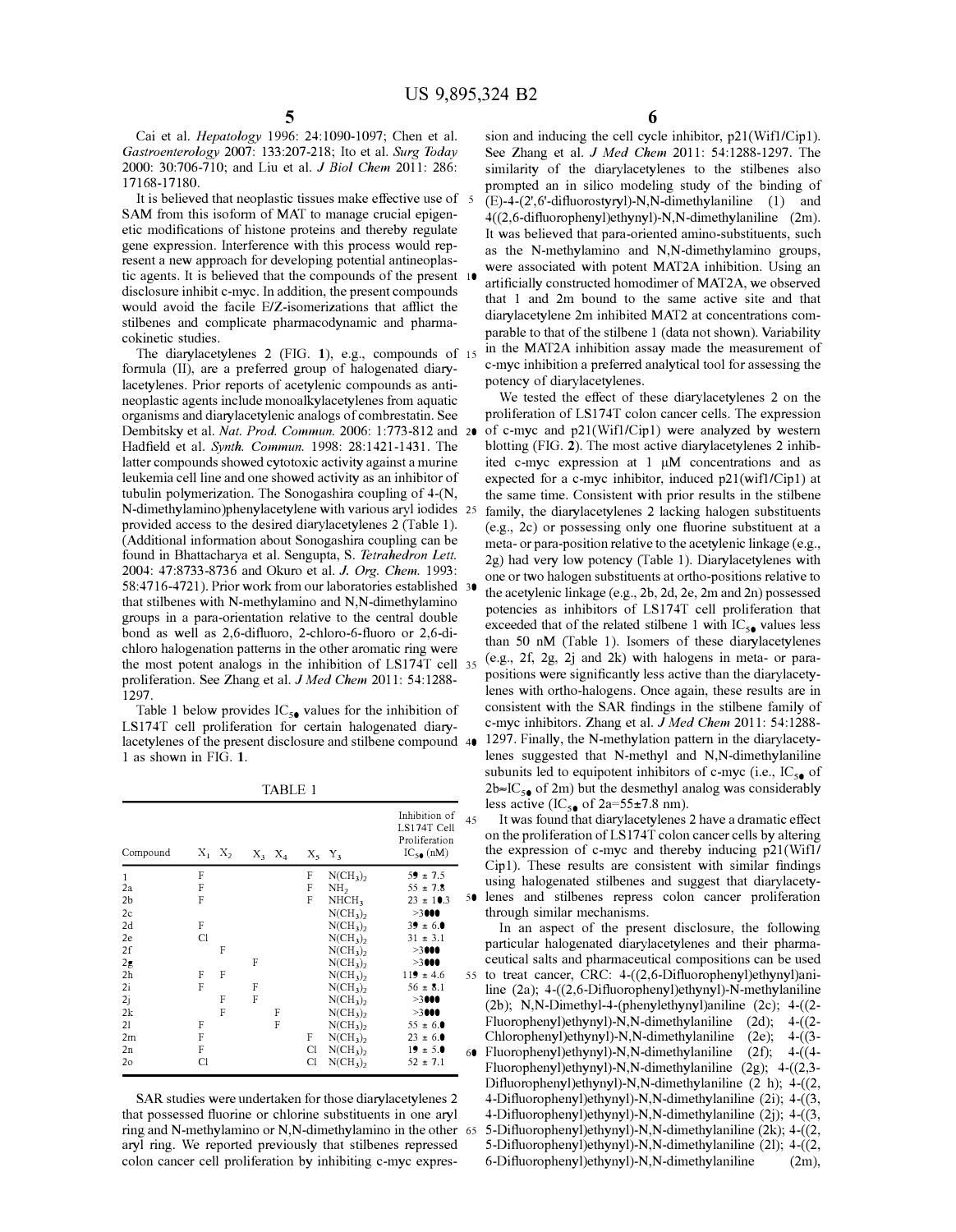4-((2-Chloro-6-fluorophenyl)ethynyl)-N,N-dimethylaniline (2n), and/or 4-((2,6-Dichlorophenyl)ethynyl)-N,N-dimethylaniline (2o).

### EXAMPLES

The following examples are intended to further illustrate certain preferred embodiments of the invention and are not limiting in nature. Those skilled in the art will recognize, or be able to ascertain, using no more than routine experimen- <sup>10</sup> tation, numerous equivalents to the specific substances and procedures described herein.

Cell Proliferation Assay.

LS174T cells were grown in RPMI medium (Mediatech)  $15$  supplemented with 5% fetal bovine serum and 1% penicillin/streptomycin. For cell proliferation assays,  $3\times10^4$  cells/ well growing in 12-well plates were treated with DMSO or inhibitors. The cell numbers and viability were analyzed by Vi-Cell Cell Viability Analyzer after 4 days. The  $IC_{50}$  values  $_{20}$ were calculated with GraphPad Prim 5.

Western Blotting.

Western blot was performed as described previously<sup>1</sup>. The following antibodies were used: anti-c-myc (Epitomics, 1472-1), anti-p21(Wifl/Cipl) (Cell Signaling, 2947), anti- 25 �-tubulin (DSHB, E7).

Materials.

Chemicals were purchased from Sigma Aldrich or Fisher Scientific or were synthesized according to literature procedures. Solvents were used from commercial vendors without <sup>30</sup> further purification unless otherwise noted. Nuclear magnetic resonance spectra were determined on a Varian instrument (<sup>1</sup>H, 400 MHz; <sup>13</sup>C, 100 Mz). High resolution electrospray ionization (ESI) mass spectra were recorded on a LTQ-Orbitrap Velos mass spectrometer (Thermo Fisher Sci-35 entific, Waltham, Mass., USA). The FT resolution was set at 100,000 (at 400 m/z). Samples were introduced through direct infusion using a syringe pump with a flow rate of 5  $\mu$ L/min. Purity of compounds was established by combustion analyses by Atlantic Microlabs, Inc., Norcross, Ga. Compounds were chromatographed on preparative layer Merck silica gel F254 unless otherwise indicated.

Synthesis of Diarylacetylenes.

A general procedure for the synthesis of diarylacetylenes 45 2 involved the addition of 2.0 mmol of arylacetylene to a mixture of 2.1 mmol of an aryliodide, 3.0 mmol of diisoproprylethylamine,  $0.02$  mmol of  $Pd(PPh<sub>3</sub>)<sub>4</sub>$ , and  $0.02$  mmol of Cul in water (7 mL). The mixture was stirred for 1-2 h at 75° C. After cooling, the product was collected by filtration 50 or extracted using dichloromethane and purified by recrystallization and/or chromatography.

Characterization and Analytical Data Fordiarylacetylenes 2.

Purified by chromatography on silica gel using 1:2ethyl  $C_{16}H_{14}CN$  [MH+]: 256.08875. Found: 256.08805. acetate-hexane (R<sub>f</sub>=0.43). Yield 65%, mp 104-105° C. <sup>1</sup>H NMR (DMSO-d<sub>6</sub>): 8 7.46-7.39 (m, 1H), 7.22 (d, 2H, J=8.8 Hz), 7.20-7.16 (m, 2H), 6.58 (d, 2H, 1=8.8 Hz), 5.69 (s, 2H, 60 NH<sub>2</sub>). <sup>13</sup>C NMR (DMSO-d<sub>6</sub>):  $\delta$  161.72 (dd, J<sub>1</sub>=248.9 Hz, *12 <sup>=</sup>5.3* Hz, two C), 150.21, 132.77 (two C), 129.89 (t, *1=9.9*   $\hat{H}$ z), 113.60 (two C), 111.68 (dd, J<sub>1</sub>=18.2 Hz, J<sub>2</sub>=6.1 Hz, two C), 106.96, 101.96 (t, 1=19.8 Hz), 102.28 (d, *1=2.7* Hz), 73.11. HRMS (ESI) calcd for  $C_{14}H_9F_2N$  [MH+]: 230.07758. 65 Found: 230.07660. Anal. Calcd for  $C_{14}H_9F_2N$ : C, 73.36; H, 3.96. Found: C, 73.10; H, 4.03.

### 4-((2,6-Difluorophenyl)ethynyl)-N-methylaniline (2b)

To a solution of 200 mg (0.87 mmol) of 2a in acetone ( 4 5 mL) was added successively 145 mg (1.04 mmol, 1.2 equiv) of potassium carbonate and 161 mg (1.13 mmol, 1.3 equiv) of iodomethane. The mixture was refluxed for 5 h. After cooling, the product was diluted with water, extracted with dichloromethane, dried over  $MgSO<sub>4</sub>$  and concentrated. The product was purified by chromatography on silica gel using 1:5ethyl acetate-hexane  $(R_f=0.48)$  to afford 68 mg (32%) of 2b. Mp 69-70° C. <sup>1</sup>H NMR (CDCl<sub>3</sub>):  $\delta$  7.40 (d, 2H, J=8.8 Hz), 7.24-7.15 (m, lH), 6.92-6.87 (m, 2H), 6.53 (d, 2H, J=8.8 Hz), 3.95 (br s, 1H), 2.84 (s, 3H). <sup>13</sup>C NMR (CDCl<sub>3</sub>):  $\delta$  162.92 (dd,  $J_1 = 251.2$  Hz,  $J_2 = 5.3$  Hz, two C), 149.92, 133.35 (two C), 128.77 (t, 1=9.8 Hz), 112.08 (two C), 111.25 (dd,  $J_1=19.0$  Hz,  $J_2=6.0$  Hz, two C), 110.34, 103.39 (t, 1=19.7 Hz), 100.89 (t, 1=3.1 Hz), 74.16, 30.48. HRMS (ESI) calcd for  $C_{15}H_{11}F_2N$  [MH+]: 244.09323. Found: 244.09241. Anal. Calcd for  $C_{15}H_{11}F_{2}N: C$ , 74.06; H, 4.56. Found: C, 73.89; H, 4.71.

### N,N-Dimethyl-4-(phenylethynyl)aniline (2c)

Purified by recrystallization from hexane. Yield 88%, mp  $104-106$ ° C. <sup>1</sup>H NMR (DMSO-d<sub>6</sub>):  $\delta$  7.49-7.47 (m, 2H), 7.41-7.33 (m, *SH),* 6.71 (d, 2H, *1=9.2* Hz), 2.94 (s, 6H). <sup>13</sup>C NMR (DMSO-d<sub>6</sub>):  $\delta$  150.10, 132.38 (two C), 130.86 (two C), 128.61 (two C), 127.83, 123.29, 111.84 (two C), 108.41, 90.90, 87.16, 39.66 (two C). HRMS (ESI) calcd for  $C_{16}H_{15}N$  [MH+]: 222.12773. Found: 222.12713.

### 4-((2-Fluorophenyl)ethynyl)-N,N-dimethylaniline (2d)

Purified by recrystallization from hexane. Yield 62%, mp 94-96° C. <sup>I</sup>H NMR (DMSO-d<sub>6</sub>):  $\delta$  7.57-7.53 (m, 1H), 7.43-7.34 (m, 3H), 7.31-7.22 (m, lH), 7.24-7.20 (m, lH), 6.71 (d, 2H, J=9.2 Hz), 2.95 (s, 6H). <sup>13</sup>C NMR (DMSO-d<sub>6</sub>): ll 161.47 (d, *1=246.7* Hz), 150.32, 132.96, 132.46 (two C), 129.91 (d, *1=7.6* Hz), 124.64 (d, 1=3.8 Hz), 115.55 (d, *1=20.5* Hz), 111.81 (two C), 111.63 (d, 1=15.2 Hz), 107.83, 96.02 (d, *1=3.0* Hz), 80.38, 39.62 (two C). HRMS (ESI) calcd for  $C_{16}H_{14}FN$  [MH+]: 240.11830. Found: 240.11726. Anal. Calcd for C<sub>16</sub>H<sub>14</sub>FN: C, 80.31; H, 5.90. Found: C, 80.04; H, 6.03.

### 4-((2-Chlorophenyl)ethynyl)-N,N-dimethylaniline (2e)

Purified by recrystallization from ethanol. Yield 56%, mp 108-110° C. <sup>1</sup>H NMR (DMSO-d<sub>6</sub>):  $\delta$  7.60-7.54 (m, 2H), 7.38-7.34 (m, 4H), 6.73 (d, 2H, 1=8.8 Hz), 2.96 (s, 6H). <sup>13</sup>C NMR (DMSO-d<sup>6</sup> ): ll 150.40, 134.00, 133.33, 132.76, 132.55 4-((2,6-Difluorophenyl)ethynyl)aniline (2a) 55 (two C), 129.28, 127.27, 122.96, 111.85 (two C), 107.80, 96.27, 84.08, 39.67 (two C). HRMS (ESI) calcd for

### 4-((3-Fluorophenyl)ethynyl)-N,N-dimethylaniline (2f)

Purified by recrystallization from hexane. Yield 87%, mp 99-100° C. <sup>1</sup>H NMR (DMSO-d<sub>6</sub>):  $\delta$  7.45-7.31 (m, 5H), 7.22-7.17 (m, lH), 6.71 (d, 2H, *1=9.2* Hz), 2.95 (s, 6H). <sup>13</sup>C NMR (DMSO-d<sup>6</sup> ): ll 161.90 (d, 1=242.8 Hz), 150.30, 132.55 (two C), 130.66 (d, 1=8.4 Hz), 127.19 (d, *1=2.2* Hz), 125.32 (d, *1=9.9* Hz), 117.31 (d, *1=22.7* Hz), 115.02 (d, 1=21.3 Hz),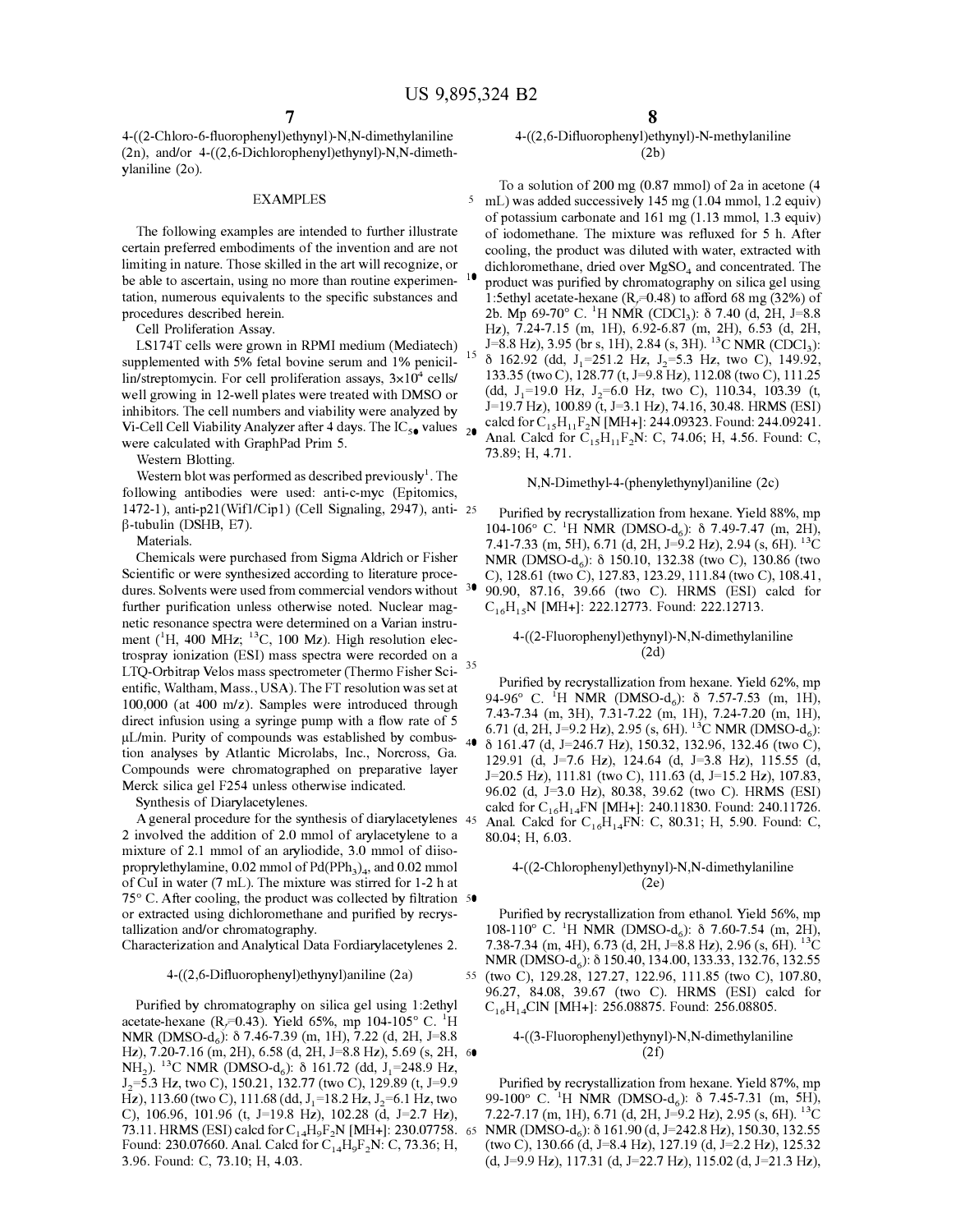111.81 (two C), 107.79, 92.09, 86.07 (d, *1=3.0* Hz), 39.64 (two C). HRMS (ESI) calcd for  $C_{16}H_{14}FN$  [MH+]: 240.11830. Found: 240.11750. Anal. Calcd for  $C_{16}H_{14}FN$ : C, 80.31; H, 5.90. Found: C, 80.03; H, 6.10.

### 4-((4-Fluorophenyl)ethynyl)-N,N-dimethy laniline (2g)

Purified by recrystallization from methanol. Yield 92%, mp 132-134° C. <sup>1</sup>H NMR (DMSO-d<sub>6</sub>):  $\delta$  7.54-7.51 (m, 2H), 7.35 (d, 2H, 1=8.8 Hz), 7.24-7.20 (m, 2H), 6.70 (d, 2H, *1=9.2* <sup>10</sup> Hz), 2.94 (s, 6H). <sup>13</sup>C NMR (DMSO-d<sub>6</sub>):  $\delta$  161.47 (d, 1=245.l Hz), 150.12, 133.07 (d, 1=8.4 Hz, two C), 132.35 (two C), 119.74 (d, J=3.8 Hz), 115.80 (d, J=22.1 Hz, two C), 111.83 (two C), 108.26, 90.56, 86.07, 39.65 (two C). HRMS (ESI) calcd for  $C_{16}H_{14}FN$  [MH+]: 240.11830. Found: 15 240.11752.

### 4-((2,3-Difluorophenyl)ethynyl)-N,N-dimethylaniline (2 h)

Purified by recrystallization from methanol. Yield 65%, mp 104-106°C. <sup>1</sup>H NMR (DMSO-d<sub>6</sub>):  $\delta$  7.46-7.37 (m, 4H), 7.24-7.19 (m, lH), 6.72 (d, 2H, 1=8.0 Hz), 2.91 (s, 6H). <sup>1</sup> 3 C NMR (DMSO- $d_6$ ):  $\delta$  149.78 (dd, J<sub>1</sub>=244.4 Hz, J<sub>2</sub>=11.4 Hz), 149.37 (dd, 1<sup>1</sup> <sup>=</sup>247.1 Hz, 1<sup>2</sup> <sup>=</sup>13.8 Hz), 132.62 (two C), 25 128.15 (d, *1=4.0* Hz), 125.14 (d, *1=4.6* Hz), 125.06 (d, *1=4.6* Hz), 117.21 (d, 1=16.7 Hz), 113.87 (d, 1=11.4 Hz), 111.80 (two C), 107.20, 97.54 (d, 1=3.8 Hz), 79.23 (d, *1=4.6* Hz), 39.60 (two C). HRMS (ESI) calcd for  $C_{16}H_{13}F_2N$  [MH+]: 258.10888. Found: 258.10818. Anal. Calcd for  $C_{16}H_{13}F_2N$ : C, 74.69; H, 5.09. Found: C, 74.43; H, 5.22.

### 4-((2,4-Difluorophenyl)ethynyl)-N,N-dimethylaniline (2i)

Purified by recrystallization from methanol. Yield 82%, mp 116-118° C. <sup>1</sup>H NMR (DMSO-d<sub>6</sub>):  $\delta$  7.65-7.59 (m, 1H), 7.40-7.34 (m, 3H), 7.15-7.11 (m, lH), 6.71 (d, 2H, *1=9.2* Hz), 2.95 (s, 6H). <sup>13</sup>C NMR (DMSO-d<sub>6</sub>):  $\delta$  161.79 (dd,  $J_1$ =249.3 Hz,  $J_2$ =12.5 Hz), 150.35, 161.63 (dd,  $J_1$ =247.8 Hz, *I*<sub>2</sub>=11.8 Hz), 134.11 (dd, J<sub>1</sub>=9.8 Hz, J<sub>2</sub>=2.3 Hz), 132.44 (two <sup>4●</sup> C), 112.15 (dd, J<sub>1</sub>=22.0 Hz, J<sub>2</sub>=3.8 Hz), 111.81 (two C), 108.31 (dd, J<sub>1</sub>=15.6 Hz, J<sub>2</sub>=4.2 Hz), 107.68, 104.50 (t, 1=25.8 Hz), 95.75, 79.35, 39.63 (two C). HRMS (ESI) calcd for  $C_{16}H_{13}F_2N$  [MH+]: 258.10888. Found: 258.10806. Anal. Calcd for  $C_{16}H_{13}F_2N$ : C, 74.69; H, 5.09. Found: C, <sup>45</sup> acetate-hexane (R<sub>f</sub>=0.74). Yield 53%, mp 86-88° C. <sup>1</sup>H 74.61; H, 5.23.

### 4-((3,4-Difluorophenyl)ethynyl)-N,N-dimethylaniline  $(2<sub>i</sub>)$

Purified by recrystallization from methanol. Yield 93%, mp 100-101° C. <sup>1</sup>H NMR (DMSO-d<sub>6</sub>):  $\delta$  7.60-7.55 (m, 1H), 7.48-7.41 (m, lH), 7.37-7.32 (m, 3H), 6.71 (d, 2H, *1=9.2* Hz), 2.95 (s, 6H). <sup>13</sup>C NMR (DMSO-d<sub>6</sub>):  $\delta$  150.29, 149.21 (dd, J<sub>1</sub>=249.0 Hz, J<sub>2</sub>=14.5 Hz, two C), 132.49 (two C), 55 128.26 (dd, J<sub>1</sub>=6.4 Hz, J<sub>2</sub>=3.4 Hz), 128.68 (dd, J<sub>1</sub>=8.0 Hz, *12 <sup>=</sup>4.2* Hz), 119.76 (d, 1=18.2 Hz), 118.00 (d, 1=16.7 Hz), 111.80 (two C), 107.69, 91.58, 85.21, 39.62 (two C). HRMS (ESI) calcd for  $C_{16}H_{13}F_2N$  [MH+]: 258.10888. Found: Found: C, 74.80; H, 5.11.

### 4-((3,5-Difluorophenyl)ethynyl)-N,N-dimethylaniline (2k)

Purified by recrystallization from methanol. Yield 84%, mp 72-74° C. <sup>1</sup>H NMR (DMSO-d<sub>6</sub>):  $\delta$  7.37 (d, 2H, J=8.8

Hz), 7.28-7.19 (m, 3H), 6.71 (d, 2H, *1=9.2* Hz), 2.96 (s, 6H). <sup>13</sup>C NMR (DMSO-d<sub>6</sub>):  $\delta$  162.27 (dd, J<sub>1</sub>=245.1 Hz, J<sub>2</sub>=14.4 Hz, two C), 150.47, 132.70 (two C), 126.29 (t, 1=12.1 Hz), 113.95 (dd, J<sub>1</sub>=19.0 Hz, J<sub>2</sub>=7.6 Hz, two C), 111.78 (two C),  $5$  107.22, 103.94 (t, J=25.8 Hz), 93.42, 85.33 (t, J=3.8 Hz), 39.60 (two C). HRMS (ESI) calcd for  $C_{16}H_{13}F_2N$  [MH+]: 258.10888. Found: 258.10787. Anal. Calcd for  $C_{16}H_{13}F_2N$ : C, 74.69; H, 5.09. Found: C, 74.43; H, 5.20.

### 4-((2,5-Difluorophenyl)ethynyl)-N,N-dimethylaniline (21)

Purified by recrystallization from methanol. Yield 79%, mp 106-107° C. <sup>1</sup>H NMR (DMSO-d<sub>6</sub>):  $\delta$  7.45-7.41 (m, 1H), 7.39-7.32 (m, 3H), 7.28-7.22 (m, lH), 6.72 (d, 2H, *1=9.2* Hz), 2.96 (s, 6H). <sup>13</sup>C NMR (DMSO-d<sub>6</sub>):  $\delta$  157.89 (dd, \=243.6 Hz, *1<sup>2</sup> <sup>=</sup>2.3* Hz), 157.80 (dd, \<sup>=</sup>239.9 Hz, *1<sup>2</sup> <sup>=</sup>2.3* Hz), 150.52, 132.62 (two C), 118.82 (d, 1=25.8 Hz), 117.04  $(dd, J_1=24.3 \text{ Hz}, J_2=9.1 \text{ Hz}), 116.53 \text{ (dd, } J_1=24.3 \text{ Hz}, J_2=8.3$ <sup>20</sup> Hz), 113.01 (dd,  $J_1$ =18.2 Hz,  $J_2$ =10.7 Hz), 111.80 (two C), 107.23, 97.22 (d, 1=3.8 Hz), 79.61, 39.61 (two C). HRMS (ESI) calcd for  $C_{16}H_{13}F_2N$  [MH+]: 258.10888. Found: 258.10812. Anal. Calcd for  $C_{16}H_{13}F_2N$ : C, 74.69; H, 5.09. Found: C, 74.56; H, 5.21.

### 4-((2,6-Difluorophenyl)ethynyl)-N,N-dimethylaniline (2m)

Purified by recrystallization from hexane. Yield 59%, mp 98-100° C. <sup>1</sup>H NMR (DMSO-d<sub>6</sub>):  $\delta$  7.49-7.41 (m, 1H), 7.37 (d, 2H, 1=8.8 Hz), 7.23-7.18 (m, 2H), 6.72 (d, 2H, 1=8.8 Hz),  $2.97$  (s, 6H). <sup>13</sup>C NMR (DMSO-d<sub>6</sub>):  $\delta$  161.75 (dd, J<sub>1</sub>=248.9) Hz, *1<sup>2</sup> <sup>=</sup>5.3* Hz, two C), 150.58, 132.59 (two C), 130.12 (t, J=10.3 Hz), 111.76 (dd, J<sub>1</sub>=17.9 Hz, J<sub>2</sub>=4.3 Hz, two C), 35 111.82 (two C), 107.21, 101.83 (t, 1=19.8 Hz), 100.88 (t, *1=3.l* Hz), 73.83, 39.64 (two C). HRMS (ESI) calcd for  $C_{16}H_{13}F_2N$  [MH+]: 258.10888. Found: 258.10801. Anal. Calcd for  $C_{16}H_{13}F_2N$ : C, 74.69; H, 5.09. Found: C, 74.47; H, 5.24.

### 4-( (2-Chloro-6-fluoropheny l)ethynyl )-N,N-dimeth $v$ laniline  $(2n)$

Purified by chromatography on silica gel using 1:5ethyl NMR (DMSO-d<sub>6</sub>):  $\delta$  7.45-7.30 (m, 5H), 6.73 (d, 2H, J=8.8 Hz), 2.97 (s, 6H). <sup>13</sup>C NMR (DMSO-d<sub>6</sub>):  $\delta$  161.89 (d, *1=249.7* Hz), 150.62, 135.11 (d, *1=3.0* Hz), 132.64 (two C), 129.90 (d, 1=9.1 Hz), 125.37 (d, *1=3.0* Hz), 114.37 (d, 50 *1=21.2* Hz), 112.37 (d, 1=18.2 Hz), 111.84 (two C), 107.24, 101.55 (d, 1=3.8 Hz), 77.59, 39.64 (two C). HRMS (ESI) calcd for  $C_{16}H_{13}CIFN$  [MH+]: 274.07933. Found: 274.07858. Anal. Calcd for  $C_{16}H_{13}C$ IFN: C, 70.20; H, 4.79. Found: C, 70.43; H, 4.76.

### 4-((2,6-Dichlorophenyl)ethynyl)-N,N-dimethylaniline (2o)

258.10787. Anal. Calcd for  $C_{16}H_{13}F_2N$ : C, 74.69; H, 5.09. 60 96-98° C. <sup>1</sup>H NMR (DMSO-d<sub>6</sub>):  $\delta$  7.52 (d, 2H, J=8.0 Hz), Purified by recrystallization from ethanol. Yield 54%, mp 7.37-7.29 (m, 3H), 6.70 (d, 2H, *1=9.2* Hz), 2.93 (s, 6H). <sup>1</sup> 3 C NMR (DMSO-d<sub>6</sub>):  $\delta$  150.66, 135.26, 133.31, 132.67 (two C), 129.40, 127.97 (two C), 122.79, 111.82 (two C), 107.22, 101.91, 81.62, 39.61 (two C). HRMS (ESI) calcd for 65  $C_{16}H_{13}Cl_2N$  [MH+]: 290.04978. Found: 290.04888. Anal. Calcd for  $C_{16}H_{13}Cl_2N$ : C, 66.22; H, 4.52. Found: C, 66.06; H, 4.70.